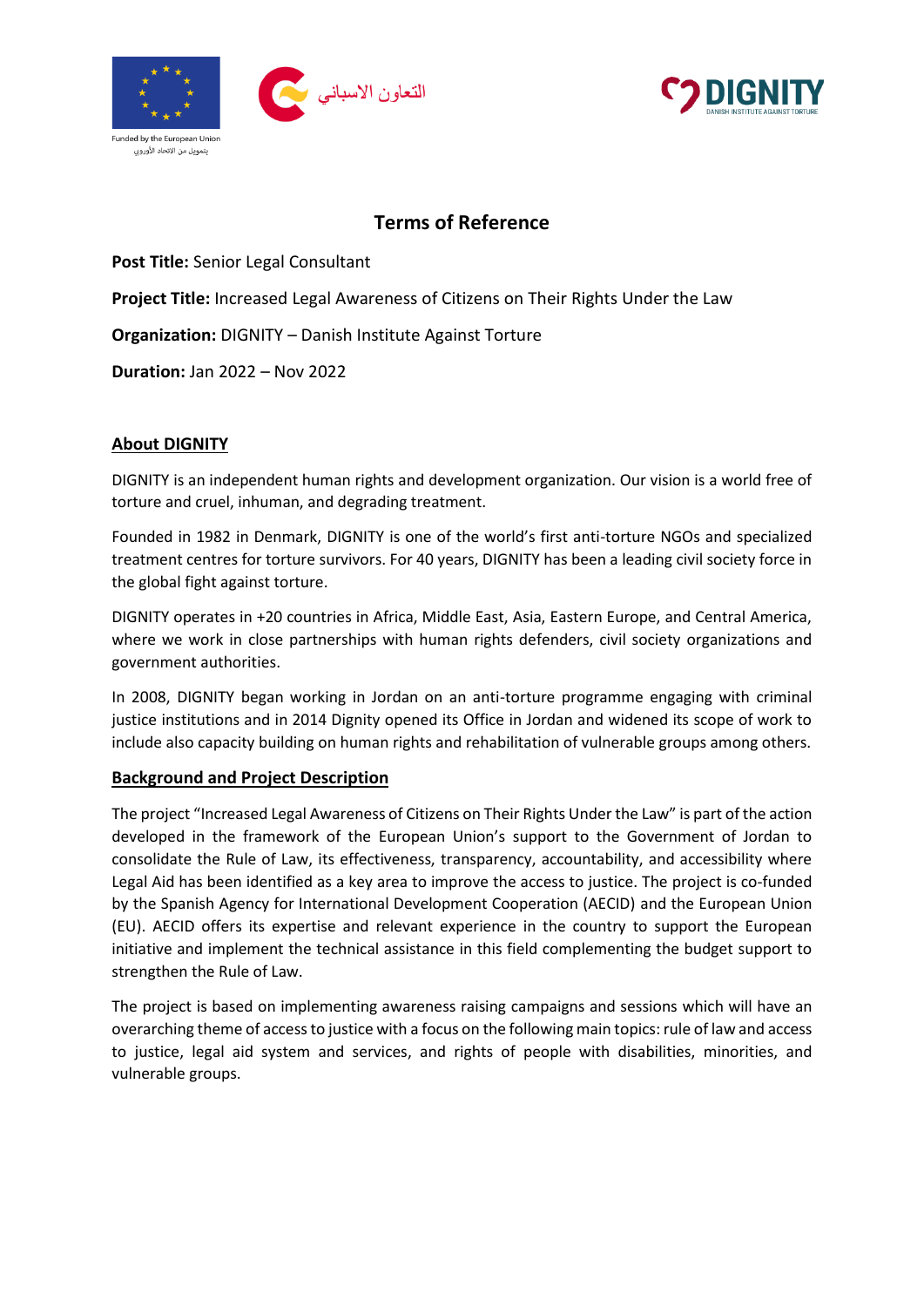



## **Project Objectives**

The project "Increased Legal Awareness of Citizens on Their Rights Under the Law" aims to achieve the following objectives:

- General objective:
	- o Increased awareness of citizens and residents of Jordan of their legal rights.
- Specific objectives:
	- o Strengthened CBOs institutional capacities and strategies to include activities related to rule of law and access to justice.
	- o Increased number of informed individuals on rule of law and access to justice, legal aid system and services, and rights of people with disabilities, minorities, and vulnerable groups.
	- o Increased awareness of residents and citizens of Jordan especially vulnerable groups to access legal aid services through institutions and organizations part of the country-wide system.
	- o Increased technical cooperation between partners and strengthened referrals between them on rule of law and access to justice, legal aid system and services.

### **Scope of Work**

The responsibilities of the Senior Legal Consultant will center around the legal know-how and provision of a core legal consultants' team for Training of Trainers (ToT) sessions, awareness-raising sessions and media campaign. Furthermore, the Senior Legal Consultant will be responsible for the development of legal content for all publications and trainings. The Senior Legal Consultant will also constitute the legal reference for the information shared with local communities during the awareness sessions.

#### **Expected Outputs**

In Direct Consultation and Coordination with DIGNITY Jordan Office and Legal Advisors in Copenhagen. The Consultant will be responsible for the following:

- **Output 1: Submit the content of ToT manual**
	- $\circ$  Develop the framework of the ToT manual (including topics, thematic areas..etc.)
	- o Cowrite with the legal team the ToT content as per the set schedules.
	- o Rigorous revision and quality assurance of the ToT content developed by the legal consultants.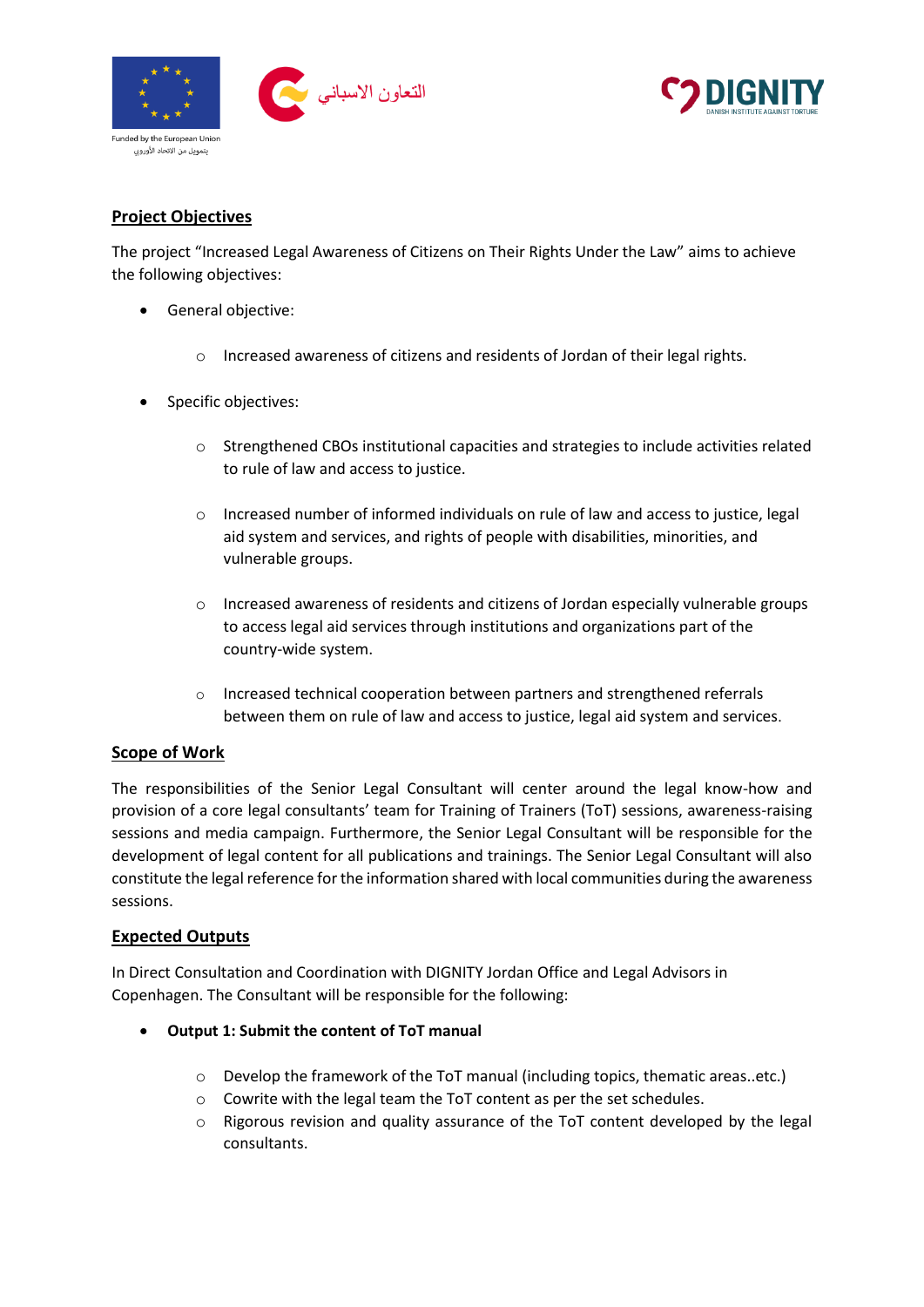



- o Supervise the core legal team and ensure their deliverables are achieved on time and are in alignment with DIGNITY and donor requirements.
- o Submit a final high-quality version of the legal ToT manual in timely manner.
- o Adhere and comply to donor and partners visibility requirements.
- **Output 2: Submit content for the media campaigns and awareness-raising sessions**
	- $\circ$  Develop the framework of the media and awareness-raising content (including topics, thematic areas..etc.)
	- o Cowrite with the legal team the media and awareness-raising content as per the set schedules.
	- $\circ$  Rigorous revision and quality assurance of the media and awareness-raising content developed by the legal consultants.
	- $\circ$  Supervise the core legal team and ensure their deliverables are achieved on time and are in alignment with DIGNITY and donor requirements.
	- o Submit a final high-quality versions of media content in timely manner.
	- $\circ$  Submit a final high-quality version of awareness-raising content in timely manner.
	- o Revise and quality assure the podcast episodes before broadcasting.
	- o Revise the plan for distributing publications and digital content.
	- o Adhere and comply to donor and partners visibility requirements.
- **Output 3: Conduct three ToT sessions in the North, Centre and South**
	- $\circ$  Revise applications developed by DIGNITY for the assessment of CBOs and selection of ambassadors (in cooperation with NHF).
	- o Oversee the selection process of ambassadors and assure their competence.
	- o Attend, monitor and ensure the quality of all ToT training sessions conducted.
	- o Oversee and ensure the performance of all staff members and core legal team assigned.
	- o Supervise the core legal team and ensure their deliverables are achieved on time and are in alignment with DIGNITY and donor requirements.
	- o Ensure activity remain within scope, schedule, and defined costs.
	- o Develop and submit field visits reports for ToT sessions.
	- o Adhere and comply to donor and partners visibility requirements.
- **Output 4: Conduct 54 awareness-raising sessions across the Kingdom**
	- $\circ$  Supervise the legal team conducting the 54 awareness-raising sessions across the Kingdom and ensure a satisfactory implementation.
	- o Attend and monitor (6-9) awareness-raising sessions in the governorates.
	- o Deliver 8 awareness-raising sessions in the Correctional and Rehabilitation Centers, if applicable.
	- o Coordinate with DIGNITY to deliver 6 awareness-raising sessions in the universities.
	- $\circ$  Develop and submit evaluation tests for ambassadors and activity-based reports.
	- o Adhere and comply to donor and partners visibility requirements.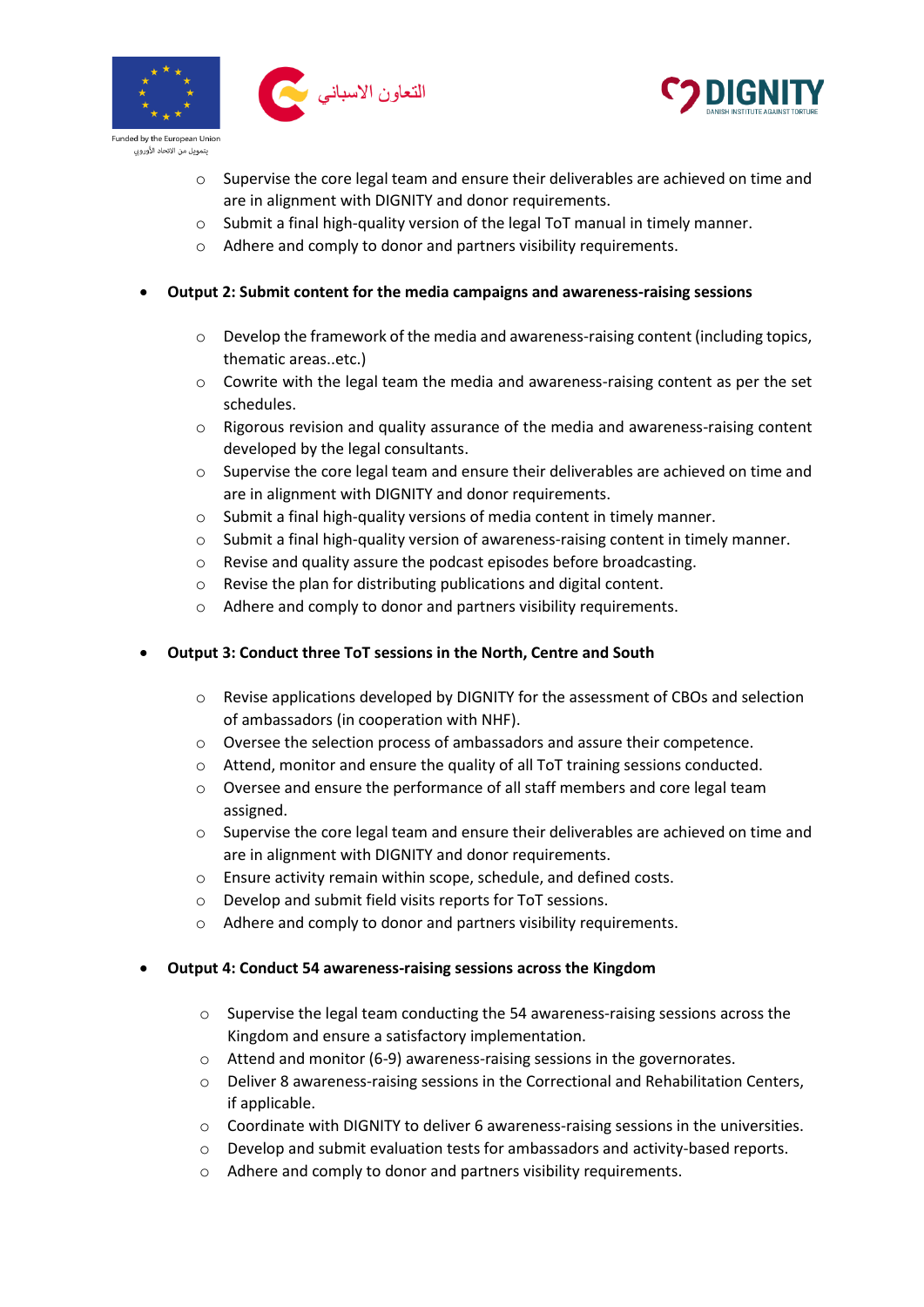



#### • **Output 5: Coordination and Cooperation**

- o Ensure close collaboration and coordination with cooperating partners and all relevant parties to guarantee smooth implementation of activities and achievement of results as specified by DIGNITY and Donor.
- o Facilitate and coordinate with all parties relevant to the conducting of awarenessraising sessions in Correctional and Rehabilitation Centers.
- $\circ$  Oversee all relevant project activities and be the main contact point for the partners and the staff.
- o Coordinate and manage communication between all staff members and core legal team assigned.
- o Ensure project remains within scope, schedule, and defined costs.
- o Oversee the development and execution of required project deliverables in accordance with the specified timelines.
- o AOB related to the project.
- **Output 5: Reporting**
	- o Responsible for developing progress and narrative completion reports per DIGNITY and Donor guidelines.
	- o Responsible for submitting progress reports, narrative completion, and financial reports in a timely manner according to donor reporting schedule.

|   |                                                                       | 2022 |              |              |                           |              |                  |              |              |              |                           |                           |
|---|-----------------------------------------------------------------------|------|--------------|--------------|---------------------------|--------------|------------------|--------------|--------------|--------------|---------------------------|---------------------------|
|   | No Tasks/Outputs                                                      |      | 2            | 3            | 4                         | 5            | 6.               | 7            | 8            |              | 9 10 11                   |                           |
|   | 1 Write up of the legal content (ToT manual)                          | x    | $\mathbf{x}$ |              |                           |              |                  |              |              |              |                           |                           |
|   | 2 Selection of trainers (legal and ToT trainers)                      | x    |              |              |                           |              |                  |              |              |              |                           |                           |
|   | 3 Selection of 48 ambassadors (with NHF)                              |      | X            |              |                           |              |                  |              |              |              |                           |                           |
|   | 4 Core ToT in the Center (trainers + ambassadors)                     |      |              | X            |                           |              |                  |              |              |              |                           |                           |
|   | <b>5</b> Core ToT in the North (trainers + ambassadors)               |      |              | X            |                           |              |                  |              |              |              |                           |                           |
|   | <b>6</b> Core ToT in the South (trainers $+$ ambassadors)             |      |              | x            |                           |              |                  |              |              |              |                           |                           |
|   | Write up of the legal content for awareness sessions and media on     |      |              |              |                           |              |                  |              |              |              |                           |                           |
| 7 | lthe three thematic areas                                             |      |              | x            | $\boldsymbol{\mathsf{x}}$ |              |                  |              |              |              |                           |                           |
|   | Conduct 6 awareness-raising sessions on legal rights and legal aid in |      |              |              |                           |              |                  |              |              |              |                           |                           |
| 8 | the universities                                                      |      |              |              |                           | $\mathbf{x}$ |                  |              | x x x x x    |              | $\boldsymbol{\mathsf{x}}$ |                           |
|   | Supervision and quality assurance of ambassadors performance          |      |              |              |                           |              |                  |              |              |              |                           |                           |
| 9 | during awareness raising sessions                                     |      |              |              |                           | x            | $\boldsymbol{x}$ | $\mathsf{x}$ | $\mathbf{x}$ | $\mathbf{x}$ | X                         |                           |
|   | 10 Development and submission of reports for each activity            | X    | $\mathbf{x}$ | $\mathbf{x}$ | $\mathbf{x}$              | $\mathbf{x}$ | $\mathbf{x}$     | $\mathbf{x}$ | $\mathbf{x}$ | $\mathbf{x}$ | $\mathbf{x}$              | $\boldsymbol{\mathsf{x}}$ |
|   | 11 Development and submission of the progress report                  | x    |              | x            |                           |              |                  | x            |              |              |                           | X                         |

#### **Deliverables and Timeline**